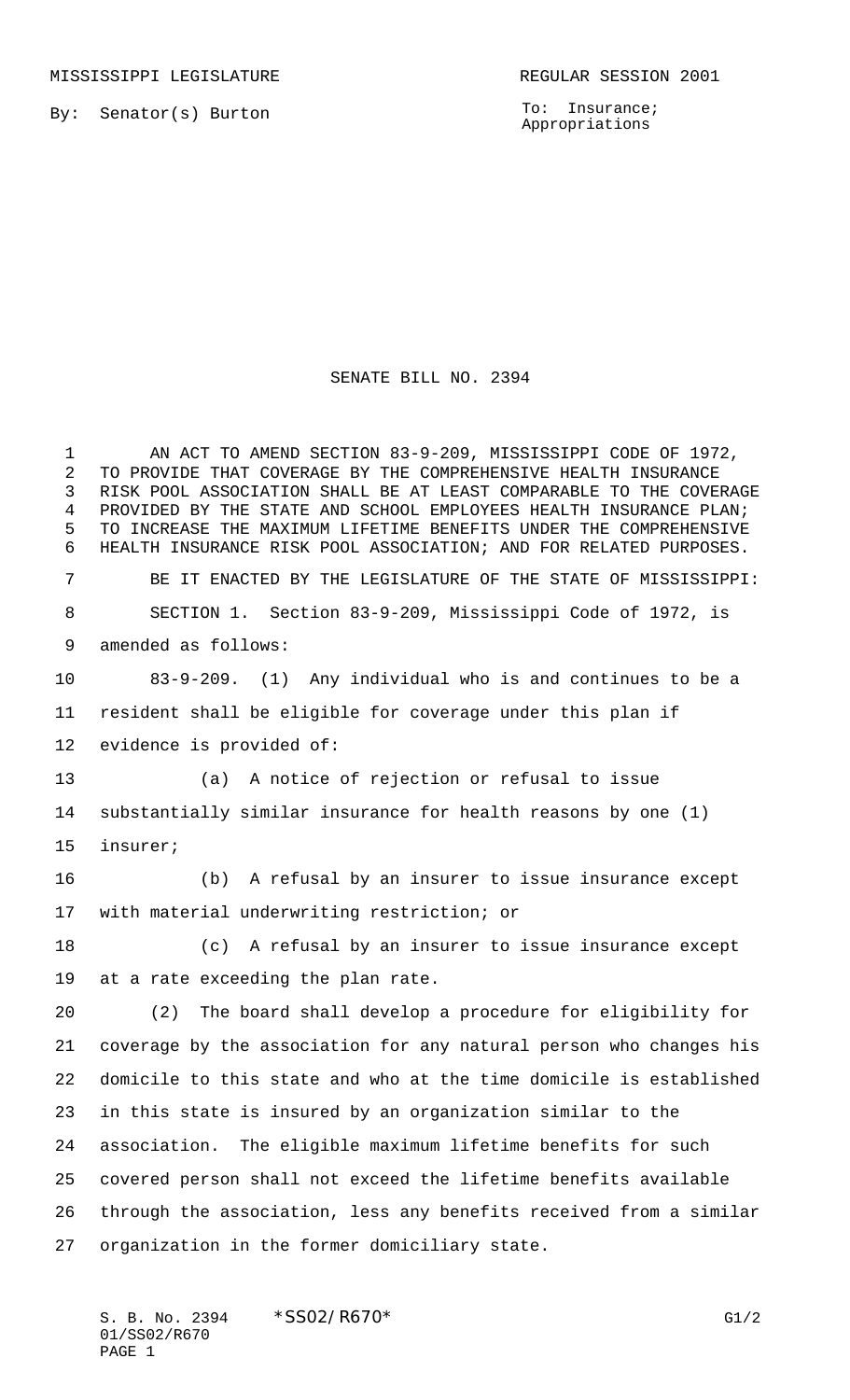(3) Coverage by the association shall be at least comparable to the coverage provided by the State and School Employees Health Insurance Plan.

 (4) The board shall promulgate a list of medical or health conditions for which a person shall be eligible for plan coverage without applying for health insurance under subsection (1) of this section. Persons who can demonstrate the existence or history of any medical or health conditions on the list promulgated by the board shall not be required to provide the evidence specified in subsection (1) of this section. The list may be amended by the board, from time to time, as may be appropriate.

 (5) A person shall not be eligible for coverage under this plan if:

 (a) The person has or obtains health insurance coverage substantially similar to or more comprehensive than a plan policy, or would be eligible to have coverage if the person elected to obtain it; except that:

 (i) A person may maintain other coverage for the period of time the person is satisfying a preexisting condition waiting period under a plan policy; and

 (ii) A person may maintain plan coverage for the period of time the person is satisfying a preexisting condition waiting period under another health insurance policy intended to replace the plan policy.

 (b) The person is determined to be eligible for health care benefits under the Mississippi Medicaid Law, Section 43-13-101 et seq.

 (c) The person previously terminated plan coverage unless twelve (12) months have elapsed since the person's latest termination.

S. B. No. 2394 \* SS02/R670\* (d) The plan has paid out One Million Dollars (\$1,000,000.00) in benefits on behalf of the person. The lifetime maximum shall be One Million Dollars (\$1,000,000.00).

01/SS02/R670 PAGE 2